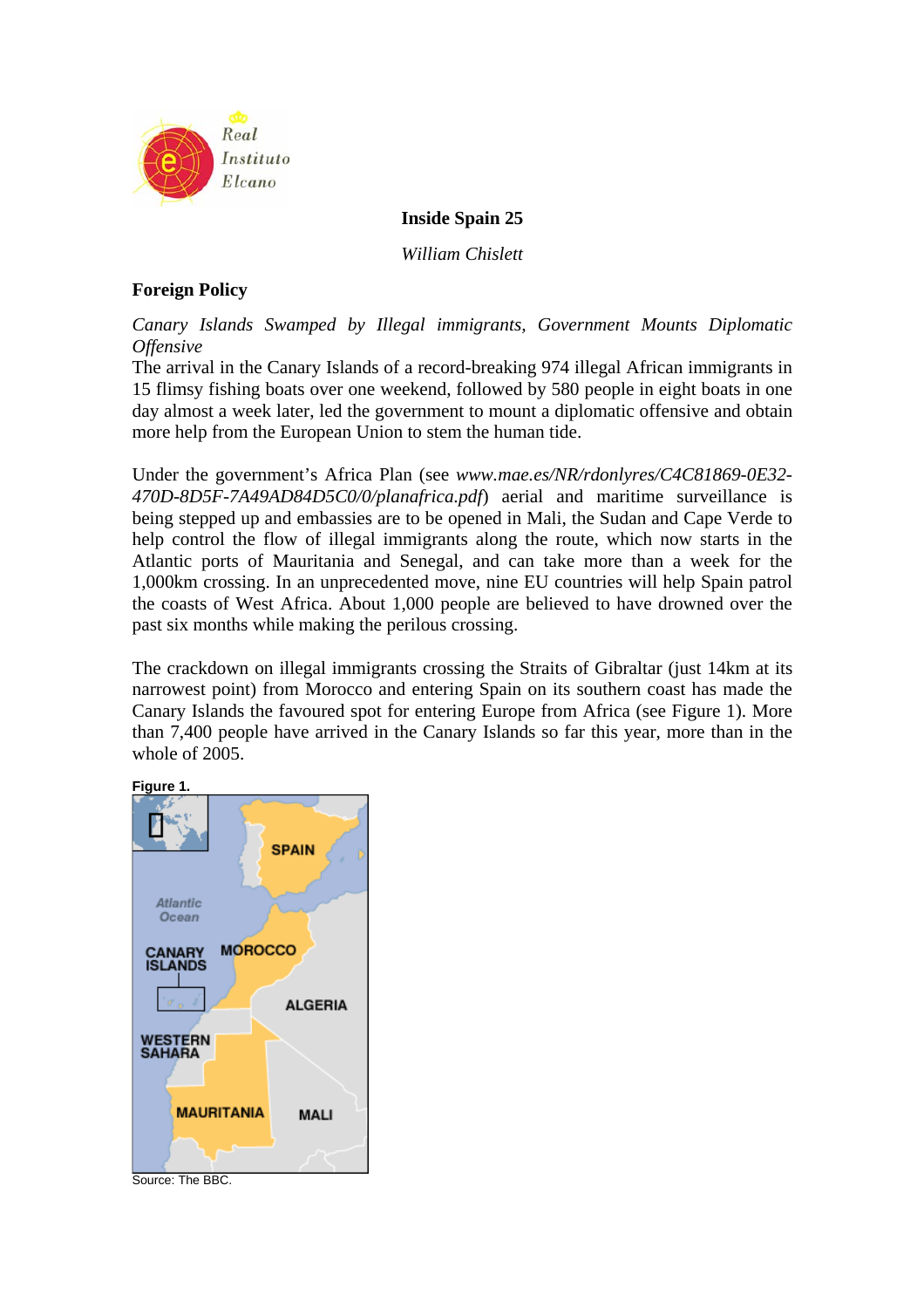This is the government's third and most comprehensive plan to combat illegal immigrants from Africa since last October when Spain reinforced the fences and barriers around its two North African enclaves, at Ceuta and Melilla, after they were successfully stormed by several hundred immigrants (see *Inside Spain*, Newsletter 17, 6 October 2005). Further measures were taken in March after the Canary Islands began to be heavily targeted from Mauritania. The government agreed measures with the Mauritanian government to stem the flow from this country. Miguel Ángel Moratinos, the Foreign Minister, met ministers from Guinea-Bissau, Cape Verde, Guinea-Conakry, Sierra Leone and Cameroon with a view to negotiating ways to regulate the flow including repatriations. Abdulaye Wade, Senegal's President, said his country would accept the repatriation of its citizens if Spain financed the building of reservoirs.

'The terrible truth is that there are millions of people who leave their countries looking for a better life', Deputy Prime Minister María Teresa Fernández de la Vega. Spain, which less than 30 years ago was 'exporting' people, now looms like an El Dorado for poverty-stricken Africans (see Figure 2). Spain gained 4 million immigrants between 1990 and 2005 when the number of them  $(4.8 \text{ million})$  was the  $10^{\text{th}}$  largest in the world. Most of them came from North Africa and Latin America (see *Inside Spain*, Newsletter 24, 4 May 2006).

|                  | Per Capita Income | <b>Life Expectancy</b> | <b>Adult Literacy Rate</b> |
|------------------|-------------------|------------------------|----------------------------|
|                  | (US\$)(2)         | (years)                | (%)                        |
| 21. Spain        | 22,391            | 79.5                   | 97.7                       |
| 124. Morocco     | 6.397             | 69.7                   | 50.7                       |
| 152. Mauritania  | 1,766             | 52.7                   | 51.2                       |
| 155. Gambia      | 1,859             | 55.7                   | 37.8                       |
| 157. Senegal     | 1,648             | 55.7                   | 39.3                       |
| 163. Ivory Coast | 1,476             | 45.9                   | 48.1                       |
| 174. Mali        | 994               | 47.9                   | 19.0                       |

**Figure 2. Human Development Indicators of Spain and African Countries (1)** 

(1) Ranking out of 177 countries.

(2) In purchasing power parity terms.

Source: Human Development Report 2005.

#### *Bolivia's Energy Nationalisation Sparks Crisis with Spain*

The nationalisation of Bolivia's oil and natural gas sectors has plunged Spain's relations with South America's poorest country into crisis as it affects Repsol YPF, the energy group, and the bank BBVA.

Madrid said it was 'deeply concerned' by the nationalisation law introduced on 1 May by Evo Morales, Bolivia's left-wing President, and complained about the 'way the changes were promulgated'. It said the nationalisation would have 'consequences [for] the bilateral relationship', an specified threat that could lead to the ending of promised debt relief.

Juan Fernando López Aguilar, the Justice Minister, said the government did not rule out 'legal or judicial' measures to defend the interests of Spanish companies and citizens in Bolivia. For the moment, steps are confined to the diplomatic sphere.

Repsol YPF has invested around €800 million in Bolivian gas production. It controls 26% of Bolivian gas production through its 50% stake in Andina. The 21 foreign oil companies operating in Bolivia have been given 180 days to revise their contracts with YPFB, the state energy company.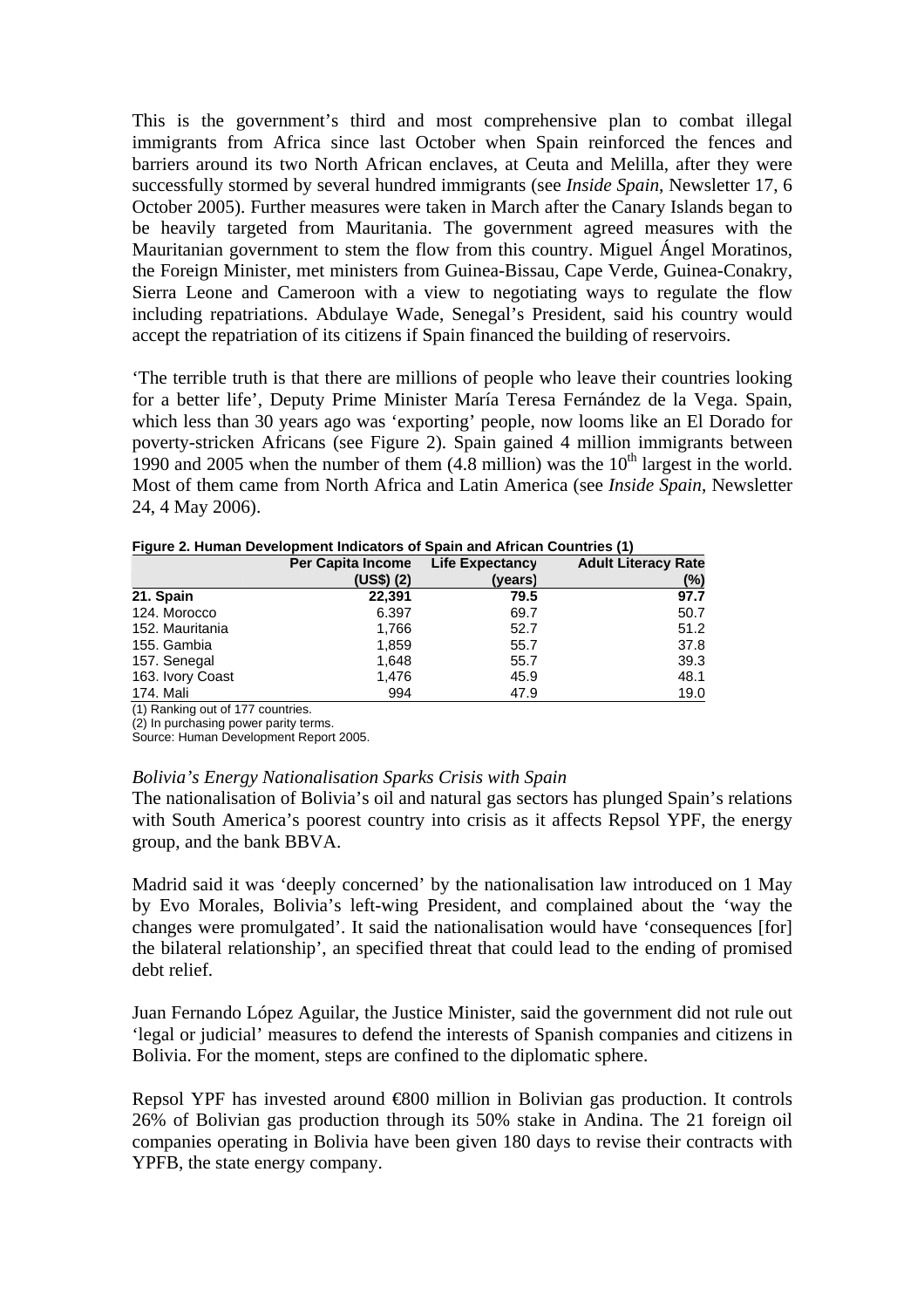BBVA, Spain's second largest bank, complied with an order to hand over its shares in three local oil and gas companies held by its pension fund administrator AFP Prevision. BBVA manages around half of Bolivia's private pension funds.

Grupo Santander, Spain's largest financial group, sold its subsidiary bank in Bolivia (Banco Santa Cruz) in January one week before Morales came to power.

Antonio Brufau, Repsol's chairman, reacted angrily to the nationalisation, the timing of which, but not the move itself, took the markets by surprise. 'We were told there would be time for negotiations, but obviously this was not the case', he said. Repsol has already reduced its reserves this year by a quarter because of law changes in Latin American countries and if its role in Bolivia was reduced to that of a service contractor, the company would have to lower them further. 'I hope we can reach a good agreement', Brufau said. 'If not, we will go to court. We are trying to convince all the parties involved that the best scenario is one of co-operation.'

In an apparently related move, Bufrau said Repsol was considering spinning off part of its Argentine unit YPF, acquired in 1999 for US\$15 billion, in a public offering. If Argentina followed the Bolivian road, a separate YPF listing would give Repsol an objective market price upon which to negotiate compensation claims.

Bolivia said the contracts for the energy companies 'expressly violate' Article 59 of the constitution, since they were never individually approved by Congress. It called the privatisation process of 1996-97 'an act of treason against the country that put into foreign hands control and direction of a strategic sector, damaging our sovereignty and national dignity'.

Under the new policy, the state will buy enough shares to give it control of three former state companies privatised in 1996: Andina, controlled by Repsol; Chaco, part-owned by BP of the UK; and Transredes, a pipeline company controlled by Royal Dutch Shell, the Anglo-Dutch group.

The Bolivian government also turned the spotlight on two other Spanish companies, Abertis and AENA, which have managed the country's three main airports since 1997. According to the trade union for the airports, the companies have broken the terms of the contracts for running the airports (until 2022).

Meanwhile, Iberdola, Spain's second largest electricity producer, said it had reached an agreement with the Bolivian government over its concessions in the country. Ignacio Sánchez Galán, the CEO, said Iberdrola would supply electricity at a cheaper price to lower-income families, in exchange for renewing the concessions.

Spain was one of the first countries that Morales, a close ally of Venezuela's Hugo Chávez and Cuba's Fidel Castro, Washington's bête noires, visited after he took office. José Luis Rodríguez Zapatero, the Prime Minister, went out of his way to be friendly towards the new leader (as he has with Chávez) despite his radical discourse. Morales called Spain a 'strategic ally'.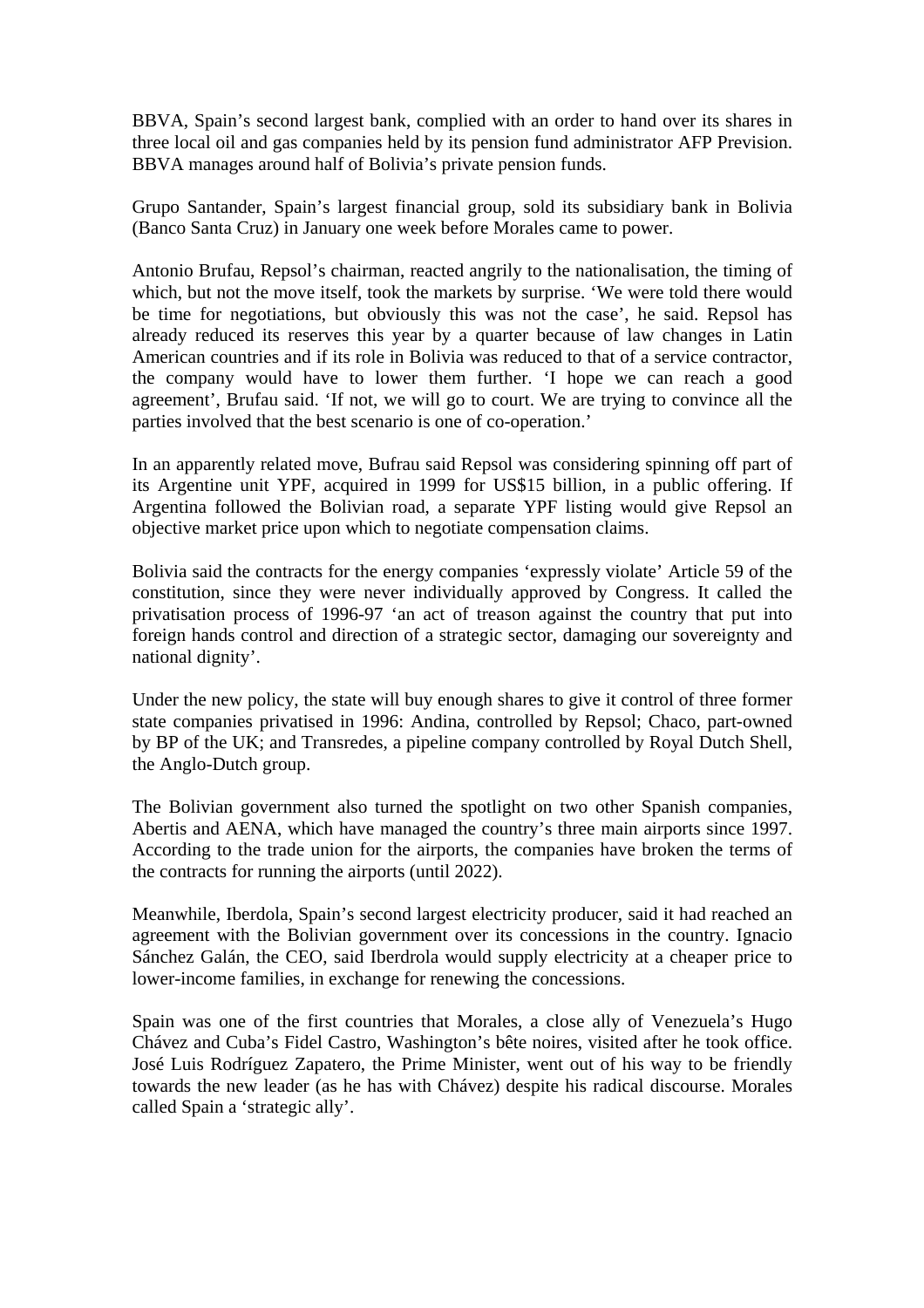# *Spain to Send Troops to the Congo under EU Flag*

Spain will contribute up to 200 troops to an EU force in the Congo which will support UN peacekeepers during the Central African country's first democratic elections on July 30.

# **Domestic Scene**

# *Government to Combat Corruption in Town Halls*

The government is drawing up measures to combat corruption in town halls, following the massive scandal in Marbella whose town hall is now being run by administrators after the arrest of the mayor and several town councillors (see *Inside Spain*, Newsletter 23, 6 April 2006).

Among the measures are to apply the same regime of incompatibility to local politicians as to senior officials working for the central government and to prevent 'turncoats' from leaving the political party for which they were elected and running for or joining another party. 'The aim is to boost democracy in town halls and make life more difficult for the corrupt minority', said Jordi Sevilla, the Minister for Public Administrations.

Courts in Marbella, the jet set resort on the Costa del Sol, have more than 70 pending cases for breaking town planning rules, mostly committed by local officials and often involving the classification of land for building after bribes have been paid. Meanwhile, the town hall has debts of around  $\epsilon$  500 million.

In a separate move, the Andalucian government said it would demolish the half-built hotel at El Algarrobico beach, near Carboneras, in the south-eastern province of Almeria, which was built illegally on one of the country's few unspoilt Mediterranean beaches. The 22-floor hotel was one of eight planned for the site, along with a golf course and 1,500 flats. The regional government is hoping this will send a strong signal that such practices will no longer be tolerated. Bulldozers will almost certainly also be sent in to knock down illegal homes in Marbella.

Meanwhile, the Tax Agency is investigating 18 companies who divided up  $\epsilon 0$  million for work related to the Terra Mítica theme park in Valencia, which was never done. The park, partly funded by the Valencian government run by the centre-right Popular Party, went into administration in May 2004 with debts of €300 million.

## *Split over New Autonomy Charter Triggers Early Elections in Catalonia*

Pasqual Maragall, the premier of Catalonia, sacked the pro-independence Republican Left of Catalonia (ERC) party from his coalition government and said he would call early elections before the end of the year, a year ahead of schedule.

The move followed ERC's decision to urge a 'no' vote in the referendum on 18 June in the region on the new charter because it does not go far enough. The charter is a watered-down version of the original statute agreed upon by the Catalan parliament, which was later amended in negotiations with the central Socialist government. The Spanish parliament has approved the charter. ERC abstained in this vote and the centreright Popular Party (PP) voted against it. Parliament rejected the PP's request for a national referendum on the Catalan issue, following the presentation of 8 million signatures supporting the move.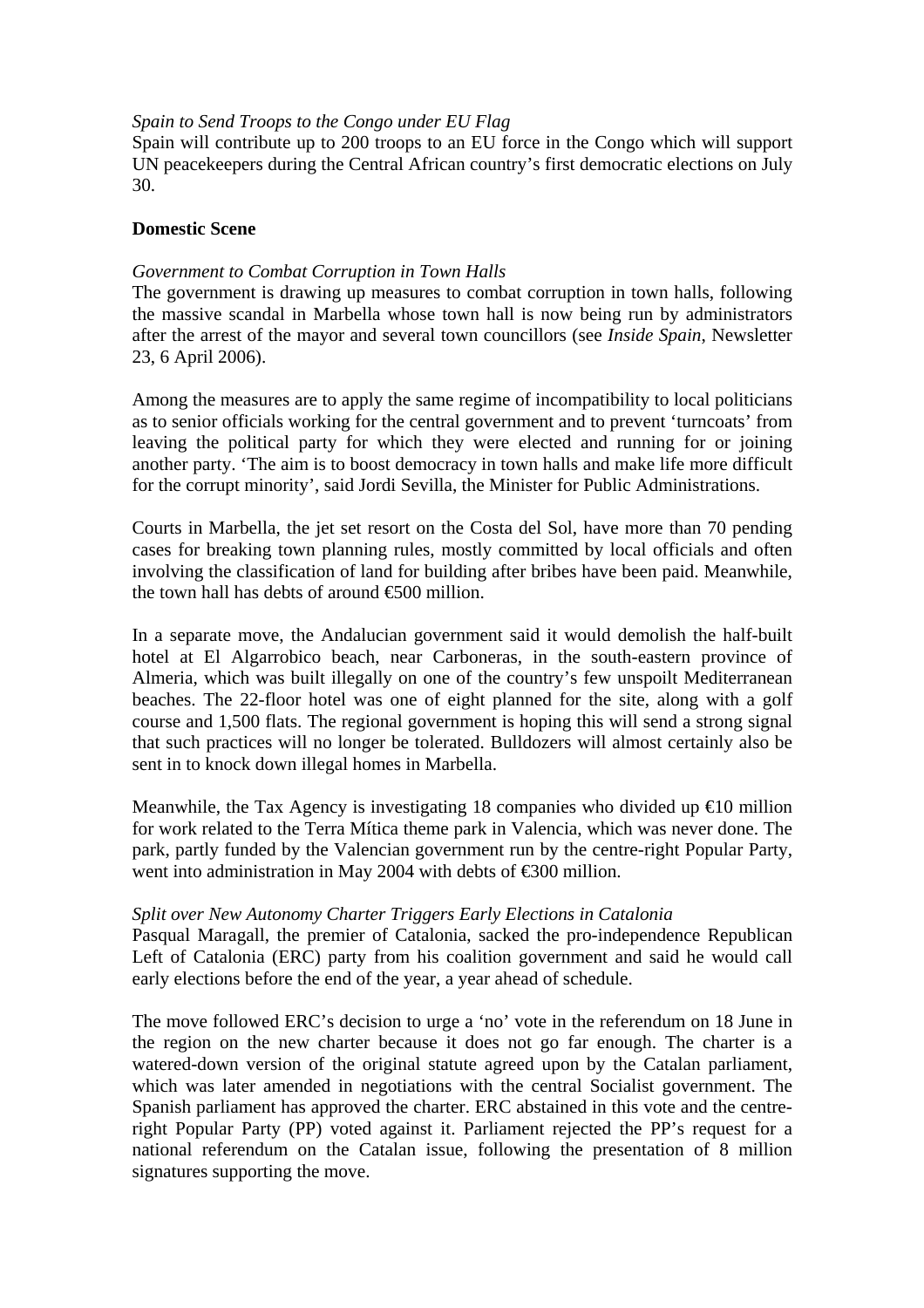Maragall's Socialists and the conservative nationalist Convergence and Union (CiU), the main opposition party in Catalonia, back the charter.

# **The Economy**

# *Spain's Largest-Ever Fraud Raises Questions about the Effectiveness of Spain's Watchdogs*

Around 400,000 Spaniards who invested over  $\epsilon$  billion were swindled by two stamptrading companies in a pyramid scheme with international ramifications. The headquarters of Forum Filatélico and Afinsa in Madrid were sealed by 300 police officers and 11 people were arrested on charges of fraud, criminal insolvency, money laundering, tax evasion and embezzlement.

Afinsa, the world's largest stamp dealer, founded in 1980, is also the biggest shareholder in the Escala Group, a Nasdaq-listed auction house and stamp and coin dealer in the US. Its shares fell heavily on news of the raids. Nearly three-quarters of Escala's profits come from Afinsa.

As the companies are not banks, the investments are not covered by the deposit insurance scheme. José Luis Rodríguez Zapatero, the Prime Minister, however, promised to protect the 'rights, interests and expectations' of investors, most of them modest savers, but did not specify how this would be done. Compensating them through the national budget would be controversial and set a dangerous precedent. The difference between the amount invested and the amount at the disposal of the companies to pay back investors was initially estimated to be as high as  $\epsilon$ 3.5 billion.

In a typical purchase, an investor bought stamps for a fixed term of three to 10 years. The companies paid an annual return of 5% to 10% and also vowed to return the principal at the end of the term. The stamps were held in safe-keeping for the duration of the term. 'Potential investors were offered high returns from the purchase and management of a stamp fund, which was apparently made up of overvalued –or even fake– stamps and whose returns did not apparently come [from the fund] but from money received from new clients', said Spanish police in a statement.

The US financial weekly *Barron's*, last May, and the *Financial Times*, last September, questioned the schemes in extensive reports. They said that the unregulated companies' guarantee of such returns (compared to Spain's benchmark government bonds yielding just 3.5%), backed by assets of uncertain quality and value, was alarming regulators, insurers, consumer groups and philatelists.

The scandal raised questions about the effectiveness of Spain's two main watchdogs, the Bank of Spain and the National Securities Market Commission. The Commission posted a general 'caveat emptor' warning on its website about companies paying well above market rates, while the central bank stayed on the sidelines as its mandate does not cover collectables, although the companies were operating like banks. The Association of Bank and Insurance Consumers (Adicae), following the collapse of Bafinsa, urged the two institutions and the Economy Ministry in 2002 to tighten controls on companies like Afinsa and Forum dealing in 'tangible goods' and were told that this could not be done as they did not sell financial products, savings plans or make loans.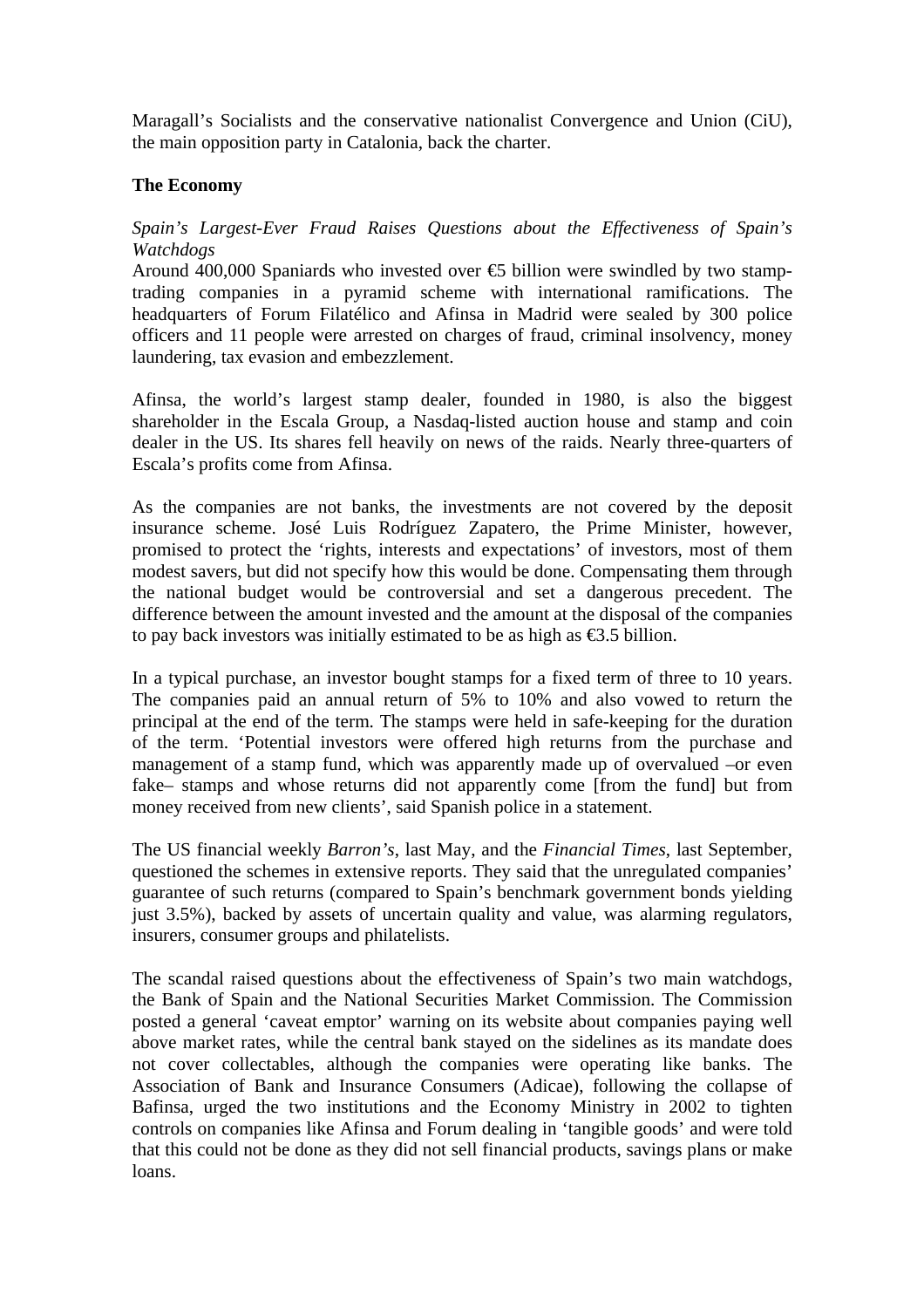Rodrigo Rato, the Finance Minister in the previous government of the Popular Party and the current Managing Director of the International Monetary Fund, and his Socialist successor, Pedro Solbes, accused one another of being responsible for the legal vacuum. Rato said he advised Solbes on the issue when the Finance Ministry job changed hands, Solbes said no mention was made when his team was briefed on pending aspects of a new law governing investment protection.

The Bank of Spain's unit for the prevention of money-laundering (Sepblac) investigated Forum in 2001 and 2003, with no known results, and again in an ongoing investigation following the smashing in Marbella in March 2005 of Europe's largest-money laundering ring (see *Inside Spain*, Newsletter 12, 6 April 2005). Police found €10 million in  $\epsilon$ 500 notes in the home of one of those arrested in connection with the stamp fraud: it was in a wall behind freshly placed cement. This find was particularly interesting as it came shortly after the Tax Agency opened an investigation into why Spain is awash with €500 banknotes (see *Inside Spain*, Newsletter 24, 4 May 2006). The Agency began to discover irregularities at Forum and Afinsa after it began routine inspections in 2003.

Reinsurance syndicates at Lloyds of London declined to renew policies worth €1.2bn each for the companies earlier this year after questions were raised about the value of the stamps that underpinned the reinsurance policies.

The stamp investment schemes were very popular among small investors and pensioners and tended to work on a family basis. One member would recommend it to another and so on. The case of the village of Dosbarrios was not untypical: half of its population of 2,400 invested their savings in Afinsa.

*Labour Market Reform Seeks to Reduce the Very High Level of Short-Term Contracts*  The government, employers and trade unions agreed a package of reforms whose central plank is yet another attempt to reduce the European Union's highest level of short-term contracts. One in every three salaried workers in Spain –more than 5 million workers– is on temporary contracts, more than double the EU average.

Employers' abuse of temporary contracts, chaining one such contract after another for the same employee, will be halted: any employee that has held two or more temporary contracts totalling more than 24 months, within a 30-month period, automatically has the right to be given a permanent contract. Meanwhile, companies transferring temporary workers onto permanent contracts by December 31 will be given subsidies (around  $\epsilon$ 800) for two or three years.

This is the sixth labour market reform since 1984 when the door was opened to temporary contracts in a bid to reduce unemployment (then around 18%) and compensate employers for the very rigid and paternalistic firing laws of the Franco regime which remained in force after the General's death in 1975.

The jobless rate has come down to around 9%, but at the cost of massive use of temporary contracts which has made the labour market increasingly segmented and precarious. Short-term contracts particularly affect the young; they generally preclude them from obtaining mortgages, for example. They also discourage companies from investing in training and productivity in a country with a serious problem in the latter sphere.